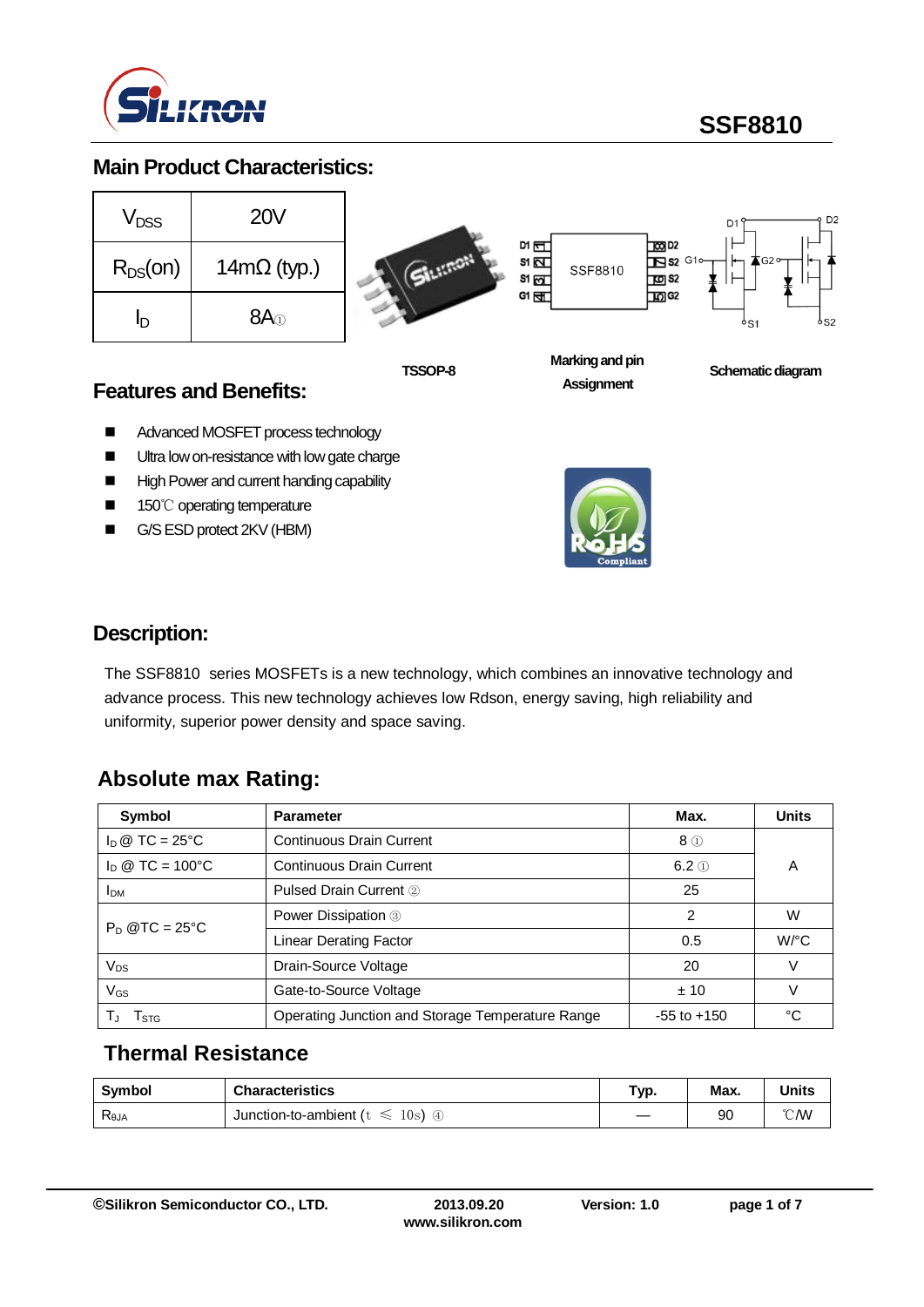

| Symbol                   | <b>Parameter</b>                     | Min.                     | Typ.                     | Max.                     | <b>Units</b> | <b>Conditions</b>                     |  |
|--------------------------|--------------------------------------|--------------------------|--------------------------|--------------------------|--------------|---------------------------------------|--|
| $V_{(BR)DSS}$            | Drain-to-Source breakdown voltage    | 20                       |                          |                          | $\vee$       | $V_{GS} = 0V$ , $I_D = 250 \mu A$     |  |
|                          |                                      |                          | 14                       | 20                       |              | $V_{GS} = 4.5V, I_D = 7A$             |  |
|                          |                                      |                          | 18                       | $\overline{\phantom{0}}$ | $m\Omega$    | $T_J = 125$ °C                        |  |
|                          |                                      | $\overline{\phantom{0}}$ | 20                       | 28                       |              | $V_{GS} = 2.5 V, I_D = 5.5 A$         |  |
| $R_{DS(on)}$             | Static Drain-to-Source on-resistance |                          | 24                       |                          | $m\Omega$    | $T_J = 125$ °C                        |  |
|                          |                                      |                          | 38                       | 50                       |              | $V_{GS} = 1.8 V, I_D = 5A$            |  |
|                          |                                      |                          | 42                       |                          | $m\Omega$    | $T_J = 125$ °C                        |  |
| $V_{GS(th)}$             | Gate threshold voltage               | 0.6                      |                          | $\mathbf{1}$             | $\vee$       | $V_{DS} = V_{GS}$ , $I_D = 250 \mu A$ |  |
|                          |                                      |                          | $\overline{\phantom{0}}$ | $\mathbf{1}$             |              | $V_{DS} = 20V, V_{GS} = 0V$           |  |
| <b>I</b> <sub>pss</sub>  | Drain-to-Source leakage current      |                          | $\overline{\phantom{0}}$ | 50                       | μA           | $T_J = 125$ °C                        |  |
|                          | Gate-to-Source forward leakage       |                          | $\overline{\phantom{0}}$ | 100                      | nA           | $V_{GS} = 4.5V$                       |  |
|                          |                                      |                          | $\overline{\phantom{0}}$ | $-100$                   |              | $V_{GS} = -4.5V$                      |  |
| I <sub>GSS</sub>         |                                      |                          | $\overline{\phantom{0}}$ | 10                       |              | $V_{GS} = 10V$                        |  |
|                          |                                      |                          |                          | $-10$                    | uA           | $V_{GS} = -10V$                       |  |
| $Q_q$                    | Total gate charge                    |                          | 10 <sup>1</sup>          |                          |              | $I_D = 7A$ ,                          |  |
| $\mathsf{Q}_{\text{gs}}$ | Gate-to-Source charge                |                          | 2.3                      |                          | nC           | $V_{DS}=10V$ ,                        |  |
| $Q_{gd}$                 | Gate-to-Drain("Miller") charge       |                          | 3                        |                          |              | $V_{GS} = 4.5V$                       |  |
| $t_{d(on)}$              | Turn-on delay time                   |                          | 7.3                      |                          |              |                                       |  |
| $t_r$                    | Rise time                            |                          | 60                       |                          |              | $V_{GS} = 4.5V$ , $V_{DS} = 10V$ ,    |  |
| $t_{d(off)}$             | Turn-Off delay time                  |                          | 18                       |                          | ns           | $RGEN=3\Omega, ID=6.5$                |  |
| $t_{\rm f}$              | Fall time                            |                          | 5.9                      |                          |              |                                       |  |
| $C_{iss}$                | Input capacitance                    |                          | 632                      |                          |              | $V_{GS} = 0V$                         |  |
| C <sub>oss</sub>         | Output capacitance                   |                          | 142                      |                          | pF           | $V_{DS} = 10V$                        |  |
| $C_{\mathsf{rss}}$       | Reverse transfer capacitance         |                          | 134                      |                          |              | $f = 1$ MHz                           |  |

# **Electrical Characteristics** @T<sub>A</sub>=25℃ unless otherwise specified

# **Source-Drain Ratings and Characteristics**

| Symbol       | <b>Parameter</b>                 | Min. | Typ. | Max.  | <b>Units</b> | <b>Conditions</b>                  |
|--------------|----------------------------------|------|------|-------|--------------|------------------------------------|
|              | <b>Continuous Source Current</b> |      |      | $8$ ① | Α            | MOSFET symbol                      |
| <sub>s</sub> | (Body Diode)                     |      |      |       |              | showing the                        |
| <b>I</b> sm  | <b>Pulsed Source Current</b>     |      |      | 25    | A            | integral reverse                   |
|              | (Body Diode)                     |      |      |       |              | p-n junction diode.                |
| $V_{SD}$     | Diode Forward Voltage            |      |      | 1.2   | V            | $IS=2.8A, VGS=0V$                  |
| $t_{rr}$     | Reverse Recovery Time            |      | 35   |       | nS           | $T_J = 25^{\circ}C$ , $I_F = 7A$ , |
| $Q_{rr}$     | Reverse Recovery Charge          |      | 7.2  |       | nC           | $di/dt = 100A/\mu s$               |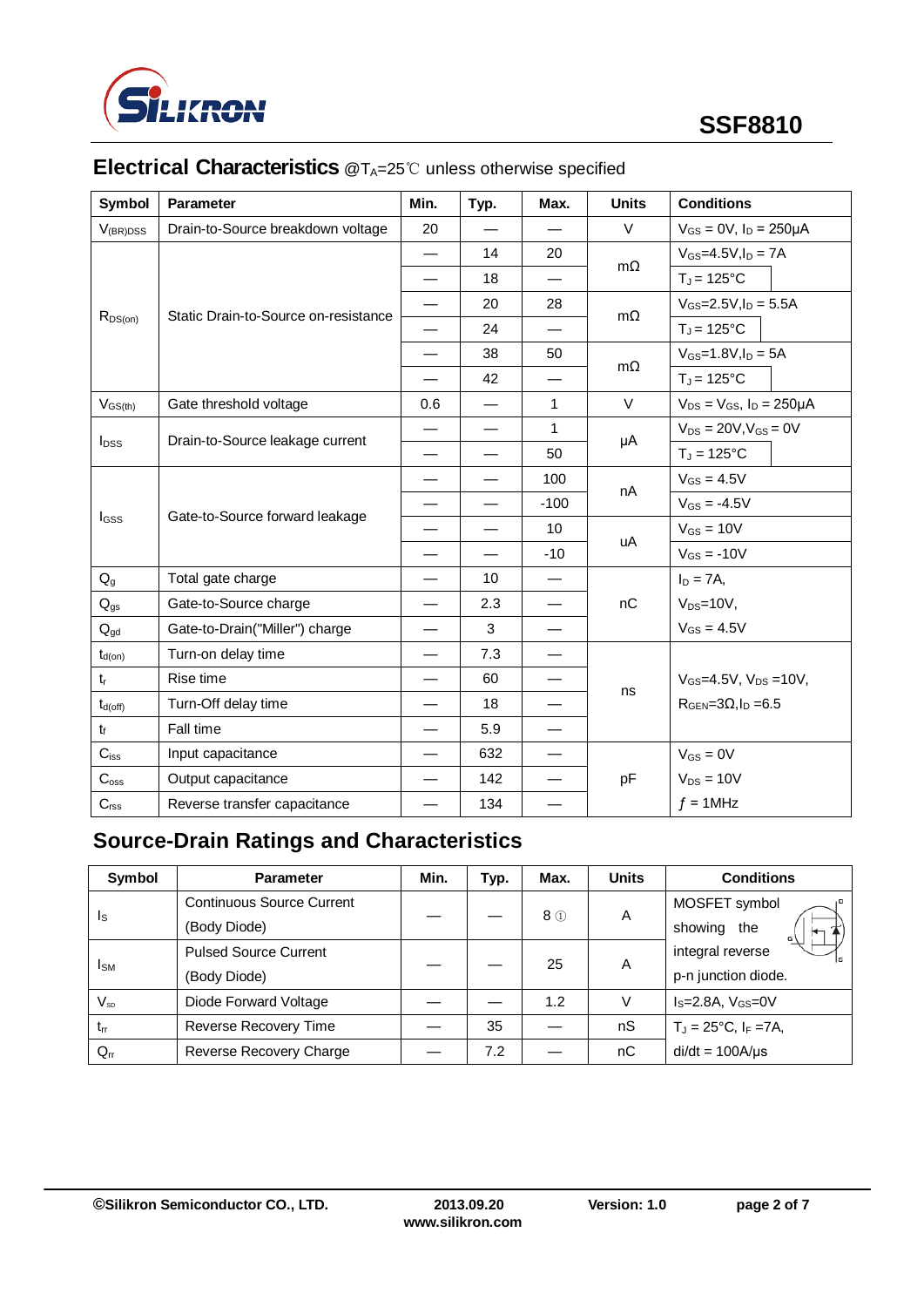

## **Test circuits and Waveforms**

#### **EAS Test Circuit:** Gate charge test circuit:



Vds **DUT** 

**Switching Time Test Circuit: Switching Waveforms:**





### **Notes:**

- ①Calculated continuous current based on maximum allowable junction temperature.
- ②Repetitive rating; pulse width limited by max. junction temperature.
- ③The power dissipation PD is based on max. junction temperature, using junction-to-case thermal resistance.
- $\circledA$ The value of R<sub>θJA</sub> is measured with the device mounted on 1 in 2 FR-4 board with 2oz. Copper, in a still air environment with TA =25°C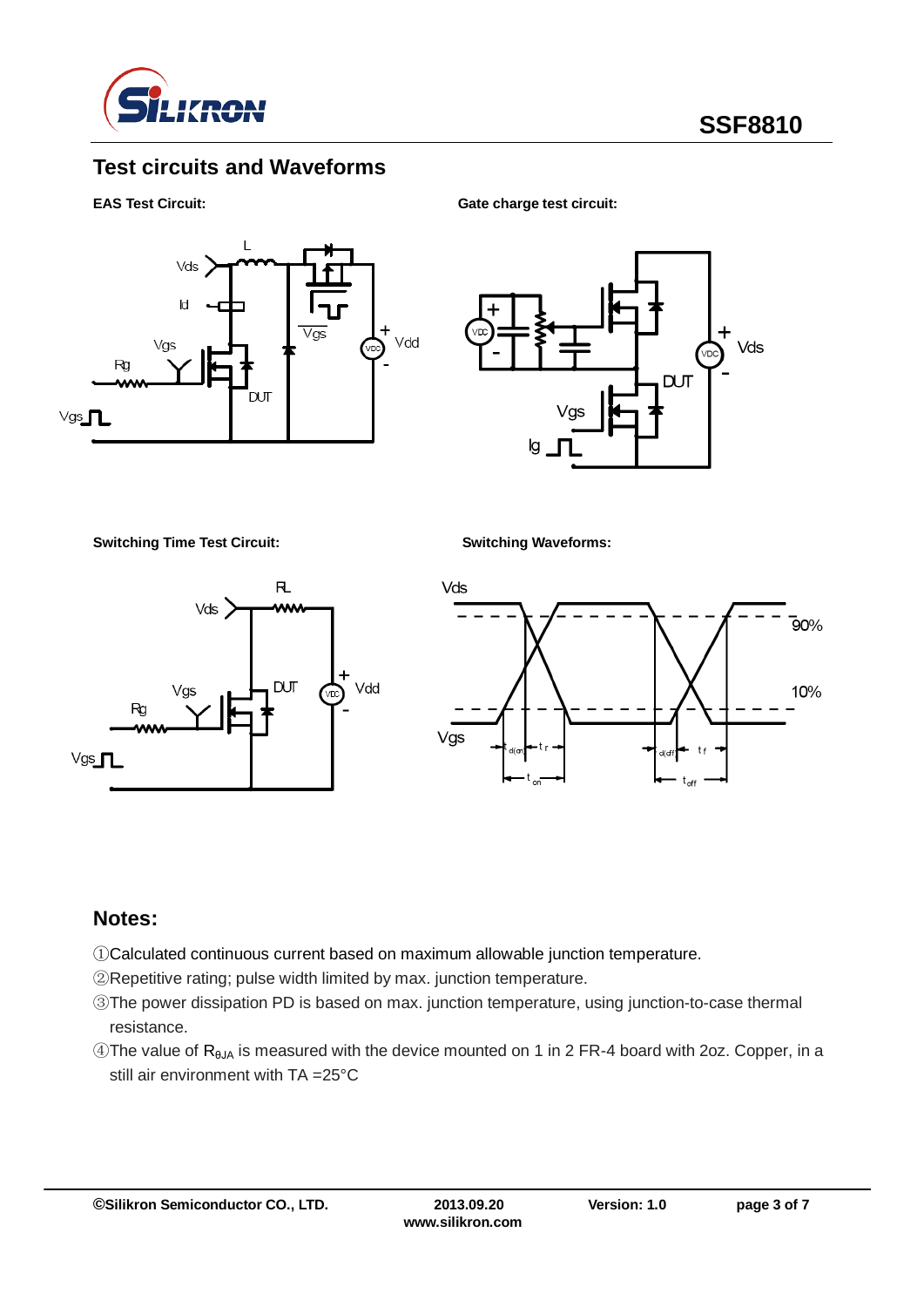

# **SSF8810**







**Figure 1: Typical Output Characteristics Figure2. Typical Capacitance Vs. Drain-to-Source Voltage**







Figure 3. Maximum Drain Current Vs. Case Temperature Figure4. Maximum Effective Transient Thermal Impedance, **Junction-to-Case**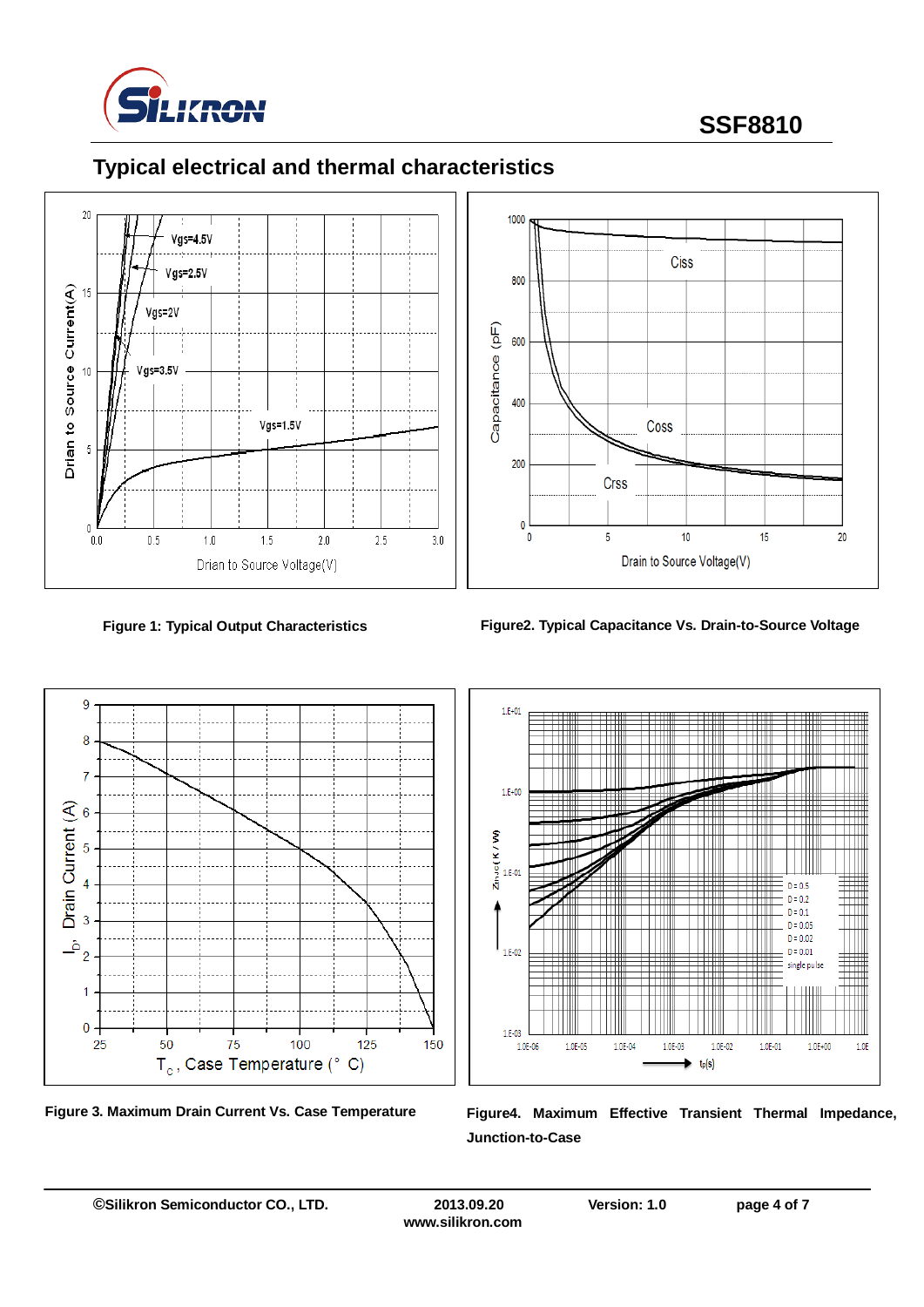

## **Mechanical Data**:



# Gauge Plane Seating Plane  $-0.25$  $\mathcal{C}$



**RECOMMENDED LAND PATTERN** 



| Dimensions in millimeters |             |          |           |  |  |
|---------------------------|-------------|----------|-----------|--|--|
| Symbols                   | Min.        | Nom.     | Max.      |  |  |
| А                         |             |          | 1.20      |  |  |
| A <sub>1</sub>            | 0.05        |          | 0.15      |  |  |
| A2                        | 0.80        | 1.00     | 1.05      |  |  |
| b                         | 0.19        |          | 0.30      |  |  |
| C                         | 0.09        |          | 0.20      |  |  |
| D                         | 2.90        | 3.00     | 3.10      |  |  |
| E                         |             | 6.40 BSC |           |  |  |
| E1                        | 4.30        | 4.40     | 4.50      |  |  |
| е                         | 0.65 BSC    |          |           |  |  |
| L                         | 0.45        | 0.60     | 0.75      |  |  |
| θ                         | $0^{\circ}$ |          | $8^\circ$ |  |  |

| Dimensions in inches |  |  |
|----------------------|--|--|
|                      |  |  |

| Symbols | Min.      | Nom.      | Max.        |
|---------|-----------|-----------|-------------|
| А       |           |           | 0.047       |
| A1      | 0.002     |           | 0.006       |
| A2      | 0.031     | 0.039     | 0.041       |
| b       | 0.007     |           | 0.012       |
| C       | 0.004     |           | 0.008       |
| D       | 0.114     | 0.118     | 0.122       |
| E       |           | 0.252 BSC |             |
| E1      | 0.169     | 0.173     | 0.177       |
| е       | 0.026 BSC |           |             |
|         | 0.018     | 0.024     | 0.030       |
| A       | 0°        |           | $8^{\circ}$ |

## **NOTES**:

- 1. All dimensions are in millimeters.
- 2. Dimensions are inclusive of plating
- 3. Package body sizes exclude mold flash and gate burrs. Mold flash at the non-lead sides should be less than 6 mils.
- 4. Dimension L is measured in gauge plane.
- 5. Controlling dimension is millimeter, converted inch dimensions are not necessarily exact.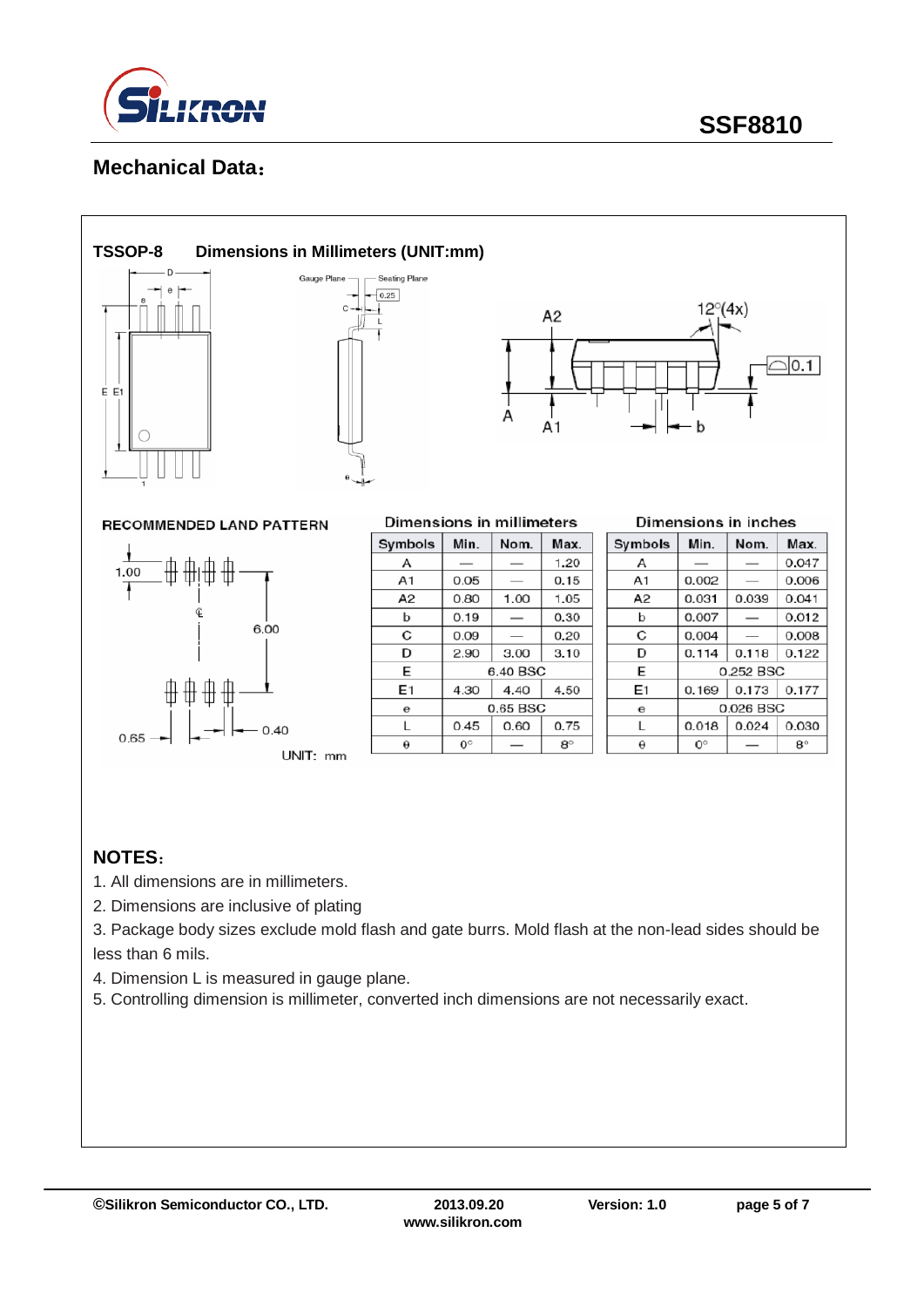

# **Ordering and Marking Information**

| <b>Device Marking: SSF8810</b>     |  |
|------------------------------------|--|
| Package (Available)                |  |
| TSSOP-8                            |  |
| <b>Operating Temperature Range</b> |  |
| $C: -55$ to 150 °C                 |  |
|                                    |  |
|                                    |  |

# **Devices per Unit**

| Package<br><b>Type</b> | Units/<br>Tube | Tubes/Inner<br><b>Box</b> | Units/Inner<br><b>Box</b> | <b>Inner</b><br><b>Boxes/Carton</b><br><b>Box</b> | <b>Units/Carton</b><br><b>Box</b> |
|------------------------|----------------|---------------------------|---------------------------|---------------------------------------------------|-----------------------------------|
| TSSOP-8                | 3000           | ּ                         | 6000                      |                                                   | 48000                             |

# **Reliability Test Program**

| <b>Test Item</b>   | <b>Conditions</b>              | <b>Duration</b> | <b>Sample Size</b>  |
|--------------------|--------------------------------|-----------------|---------------------|
| High               | T <sub>i</sub> =125℃ to 150℃ @ | 168 hours       | 3 lots x 77 devices |
| <b>Temperature</b> | 80% of Max                     | 500 hours       |                     |
| <b>Reverse</b>     | $V_{DSS}/V_{CES}/VR$           | 1000 hours      |                     |
| Bias(HTRB)         |                                |                 |                     |
| High               | T <sub>i</sub> =150℃ @ 100% of | 168 hours       | 3 lots x 77 devices |
| <b>Temperature</b> | Max $V_{\text{GSS}}$           | 500 hours       |                     |
| Gate               |                                | 1000 hours      |                     |
| Bias(HTGB)         |                                |                 |                     |